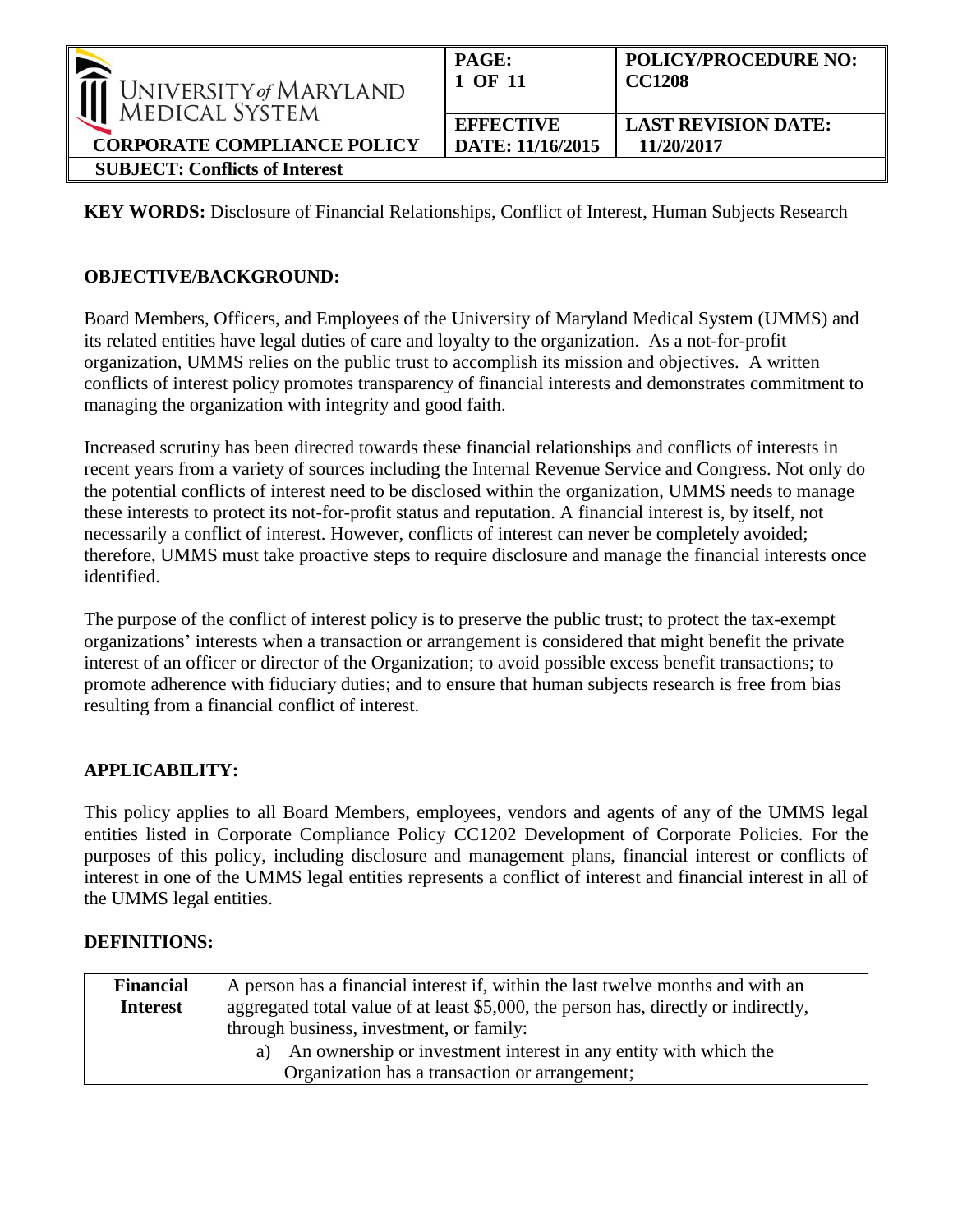|                                                                                                                                                                                               | University of Maryland<br>Medical System | PAGE:<br>2 OF 11 | <b>POLICY/PROCEDURE NO:</b><br><b>CC1208</b> |
|-----------------------------------------------------------------------------------------------------------------------------------------------------------------------------------------------|------------------------------------------|------------------|----------------------------------------------|
|                                                                                                                                                                                               |                                          | <b>EFFECTIVE</b> | <b>LAST REVISION DATE:</b>                   |
|                                                                                                                                                                                               | <b>CORPORATE COMPLIANCE POLICY</b>       | DATE: 11/16/2015 | 11/20/2017                                   |
| <b>SUBJECT: Conflicts of Interest</b>                                                                                                                                                         |                                          |                  |                                              |
|                                                                                                                                                                                               |                                          |                  |                                              |
| b) A compensation arrangement with the Organization or with any entity or<br>individual with which the Organization has a transaction or arrangement;                                         |                                          |                  |                                              |
| c) A potential ownership or investment interest in, or compensation<br>arrangement with, any entity or individual with which the Organization is<br>negotiating a transaction or arrangement; |                                          |                  |                                              |

- d) Intellectual property rights and interests;
- e) Travel expenses reimbursed or sponsored by any entity other than the University of Maryland or University of Maryland Medical System Affiliate; or
- f) Any discovery or acquisition of any of the above (i.e. through purchase, marriage, or inheritance).

Compensation includes direct and indirect remuneration as well as gifts or favors that are not insubstantial.

Examples of financial interest: Any employment or consulting relationship; any commission-based payments (e.g., insurance broker); total value of gifts that exceed \$5000 in value on an annual basis; total value of entertainment events that exceeds \$5000 in value on an annual basis; Stock or ownership interests (including any subsidiary or affiliated entity) amounting to greater than a three percent (3%) ownership interest; stock-options

regardless of amount or present value; or any other compensation, reimbursement, or remuneration arrangements not otherwise described above. **Investigator** The project director or principal investigator and any other person, regardless of title

or position, who is responsible for the design, conduct, or reporting of research funded by the Public Health Services, or proposed for such funding, which may include, for example, collaborators, fellows, graduate students, or consultants.

## **POLICY:**

1. Duty to Disclose.

In order to ensure that all relationships meet the highest professional standards, the University of Maryland Medical System requires Board Members, Pharmacy and Therapeutics Committee Members, Employees, and persons influencing the selections of vendors fully disclose any Financial Interest that may result in perceived potential conflicts of interest. This reporting must be completed, at minimum, annually, and with changes in circumstances. Doubts about whether a disclosure should be made should be resolved by disclosure. If there is no Financial Interest to disclose, this must be certified to the requesting party. The requesting party may ask for additional information as needed to understand the risk and the needed mitigation strategies.

2. Ascertaining Conflict of Interest.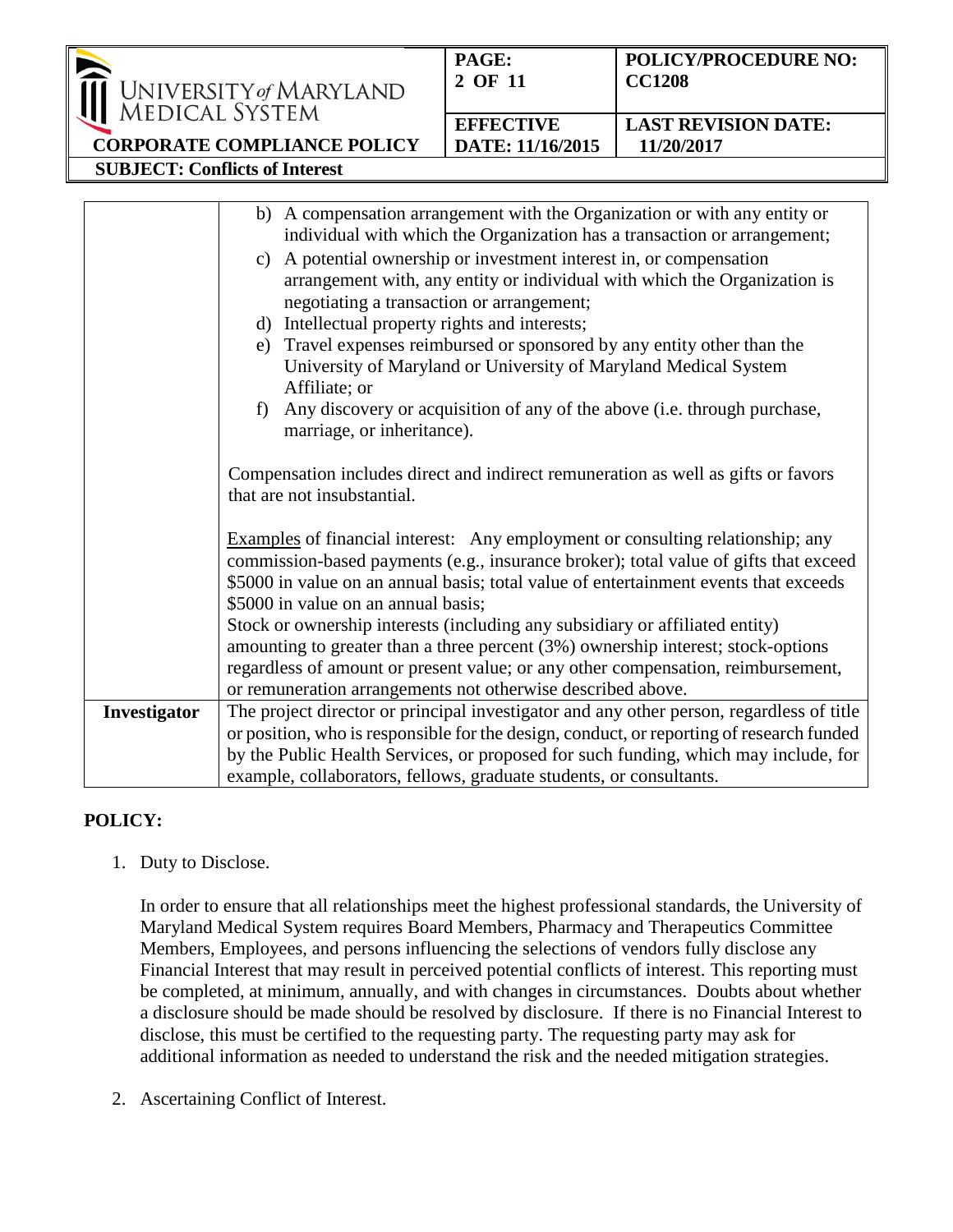| $\blacktriangleright$<br>UNIVERSITY of MARYLAND<br>MEDICAL SYSTEM | PAGE:<br>3 OF 11 | <b>POLICY/PROCEDURE NO:</b><br><b>CC1208</b> |
|-------------------------------------------------------------------|------------------|----------------------------------------------|
|                                                                   | <b>EFFECTIVE</b> | <b>LAST REVISION DATE:</b>                   |
| <b>CORPORATE COMPLIANCE POLICY</b>                                | DATE: 11/16/2015 | 11/20/2017                                   |
| <b>SUBJECT: Conflicts of Interest</b>                             |                  |                                              |

A. Governing Board.

Board Determination. After disclosing the financial interest and all material facts (which may include an interview with the interested person), the person disclosing the Financial Interest shall leave the governing board or committee meeting while the determination of a conflict of interest is discussed and voted upon. The remaining board or committee members shall decide how to manage the conflict, however, at minimum, the member should not participate in further discussions or voting on conflicted matters. The Board, at its discretion, may make additional recommendations.

The Compliance Officer or his/her designee is responsible for collecting and maintaining disclosures from all of the Governing Board(s) associated with UM Upper Chesapeake Health.

B. Pharmacy and Therapeutics Committee.

The Compliance Officer or his/her designee is responsible for collecting and maintaining disclosures from all of the Pharmacy and Therapeutics Committee members that are not collected under other circumstances (e.g. employed physicians submitting annually). Further, the Pharmacy and Therapeutics Committee must be informed if a Financial Interest has been disclosed in any of the considered vendors, products, purchases, uses, etc. The Pharmacy and Therapeutics Committee should take reasonable and necessary steps to mitigate the risks of these interests.

C. Employees.

The Compliance Officer or his/her designee is responsible for collecting and maintaining disclosures from all employees, including physician employees.

D. Vendor Selection.

The Compliance Officer or his/her designee is responsible for collecting and maintaining disclosures from persons involved in vendor selection in local purchasing and capital committees. Further, the purchasing or capital committee must be informed if there a Financial Interest in any of the considered vendors, products, purchases, etc. These committees should take reasonable and necessary steps to mitigate the risks of these interests.

E. Supply Chain.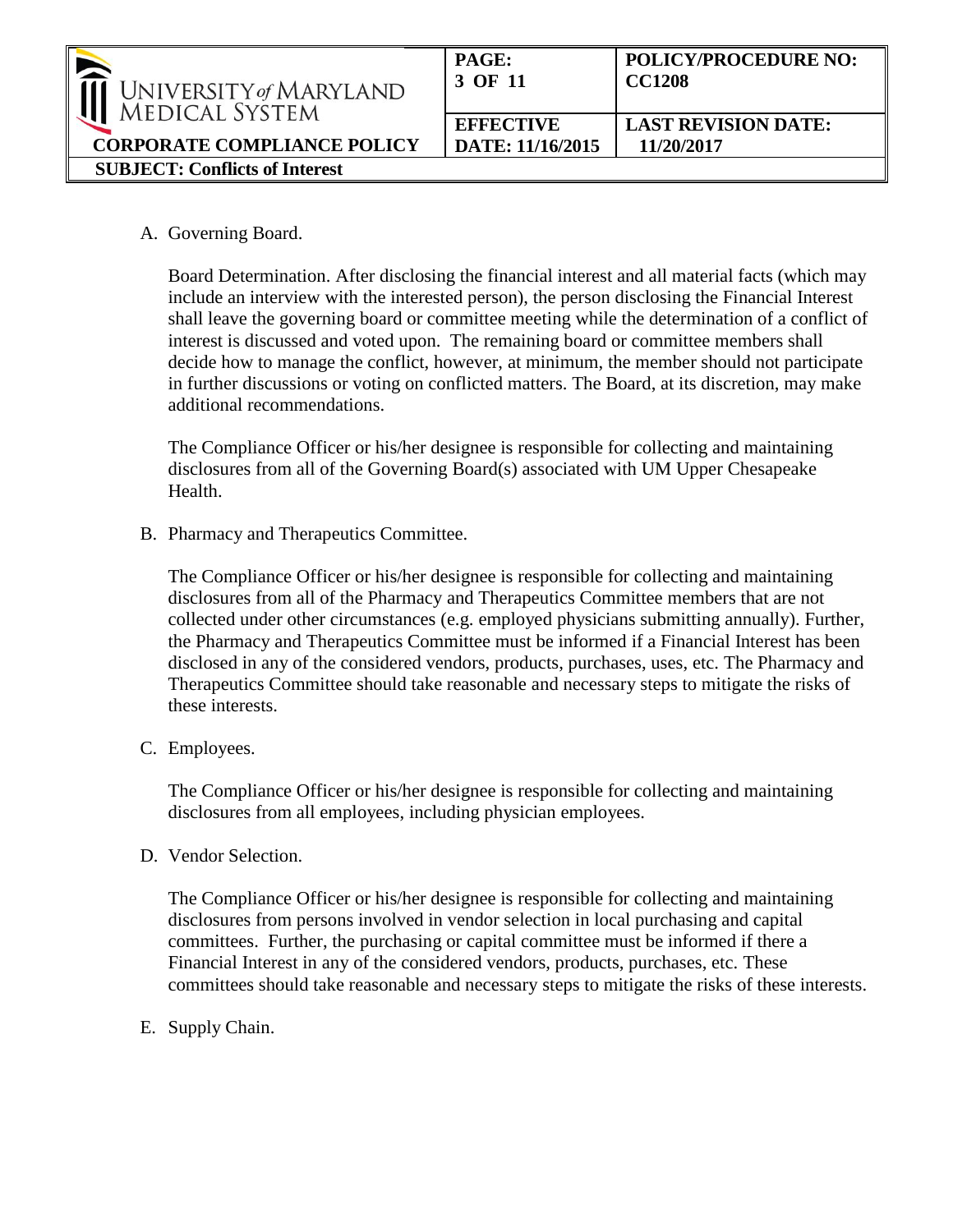| $\blacktriangleright$<br>UNIVERSITY of MARYLAND<br>MEDICAL SYSTEM | <b>PAGE:</b><br>4 OF 11 | <b>POLICY/PROCEDURE NO:</b><br><b>CC1208</b> |
|-------------------------------------------------------------------|-------------------------|----------------------------------------------|
|                                                                   | <b>EFFECTIVE</b>        | <b>LAST REVISION DATE:</b>                   |
| <b>CORPORATE COMPLIANCE POLICY</b>                                | DATE: 11/16/2015        | 11/20/2017                                   |
| <b>SUBJECT: Conflicts of Interest</b>                             |                         |                                              |

Corporate Supply Chain is responsible for ensuring that all contracts, invitations for bids, requests for proposals and other invitations or solicitations for offers include the following language:

"Any vendor, supplier, or other contractor must disclose any actual or potential transactions with any University of Maryland Medical System officer, board member, employee, or member of the medical staff, as applicable, including family members. Transactions include offers of employment, gifts, trips, or other things with a total accrued value of more than \$1,000. The disclosure must be made within five days of the transaction, whenever it occurs. Failure to comply with this provision is a material breach of agreement."

Further, the Corporate Supply Chain must be informed if a person who influences the selection of vendors, products, purchases, or uses, has disclosed a Financial Interest in any of the considered vendors, products, purchases, uses, etc. Corporate Supply Chain is responsible for collecting and maintaining disclosures from all of the persons involved in purchasing decisions that are not collected under other circumstances (e.g. employed physicians submitting annually). Corporate Supply Chain should take reasonable and necessary steps to mitigate the risks of these interests.

F. Locally Held Contracts.

Contracts not managed, solicited, or engaged by Supply Chain must ensure this language is included in the contract:

"Any vendor, supplier, or other contractor must disclose any actual or potential transactions with any University of Maryland Medical System officer, board member, employee, or member of the medical staff, as applicable, including family members. Transactions include offers of employment, gifts, trips, or other things with a total accrued value of more than \$1,000. The disclosure must be made within five days of the transaction, whenever it occurs. Failure to comply with this provision is a material breach of agreement."

Persons who have identified Financial Interests in any potential party to a contract must not negotiate, initiate, or sign agreements on behalf of UMMS and its related entities.

G. Research Investigators.

The Compliance Officer or his/her designee is responsible for ensuring that Investigators complete applicable disclosures within the required timeframes. Positive responses must be handled consistent with Attachment B.

3. Management Plans.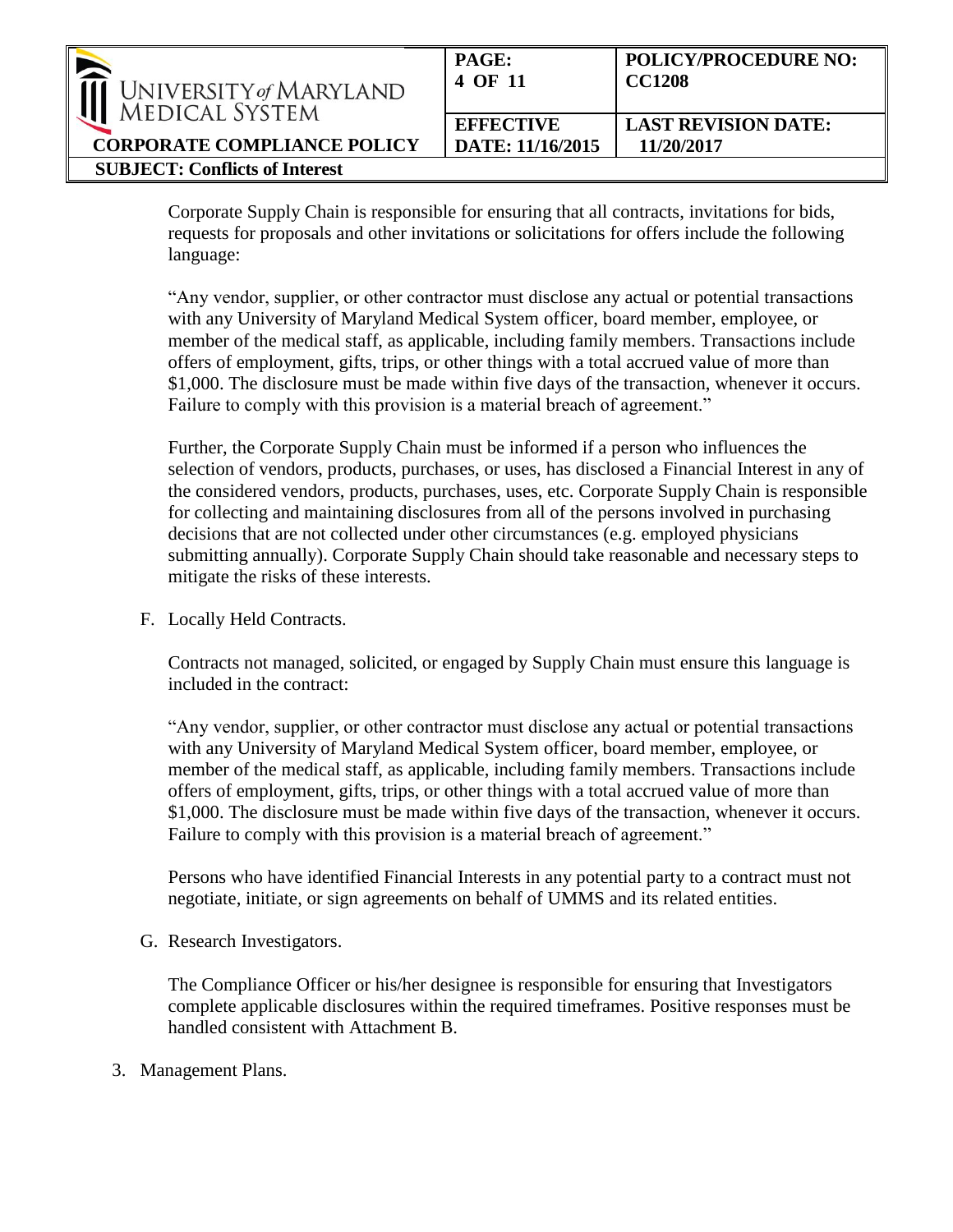| UNIVERSITY of MARYLAND |
|------------------------|
| <b>MEDICAL SYSTEM</b>  |

**CORPORATE COMPLIANCE POLICY**

**SUBJECT: Conflicts of Interest** 

| PAGE:            | <b>POLICY/PROCEDURE NO:</b> |
|------------------|-----------------------------|
| 5 OF 11          | <b>CC1208</b>               |
| <b>EFFECTIVE</b> | <b>LAST REVISION DATE:</b>  |
| DATE: 11/16/2015 | 11/20/2017                  |

Management plans are generally required for positive responses on the Financial Interest disclosures, regardless of the individual's position. When a positive disclosure is received by any of the above areas with the exception of Shared Services' Supply Chain, the disclosure must be submitted to The Compliance Officer or his/her designee for review and management plan recommendation. Corporate Compliance and Business Ethics Group may be consulted, as needed, to determine if a management plan is needed.

The Compliance Officer or his/her designee is responsible for developing and implementing a signed management plans that specifies the actions that have been and shall be taken to manage the conflict of interest. If, for any reason, a plan may not be obtained, the UM Upper Chesapeake Health Chief Executive Officer or designee and Corporate Compliance and Business Ethics Group must be notified.

Management plans may include options such as.

- A. Disclosure to Patients
- B. Disclosure to Purchasing Committees / formal recusal if decisions
- C. Disclosure if authorship / speaking
- D. Periodic monitoring relationships and conflicts
- E. Limitation of hours of activity
- F. Formal approval required for new activity
- G. Limitation of use of any School of Medicine title
- H. Limitation on relationship with vendor
- I. Protocols for use of the vendor established by MEC / committee
- J. No family members as representatives/technicians
- K. Prohibiting employed persons from acting as vendor representatives
- 4. Health Services Cost Review Commission Reporting.

The Compliance Officer or his/her designee will submit any required information to the Maryland Health Services Cost Review Commission, per COMAR 10.37.01.06, which includes any director or officer conducting more than \$10,000 of business with the relevant hospital, either directly or indirectly.

5. Other Conflicts of Interest

In addition to Financial Conflicts of Interest, the University of Maryland Medical System strives to maintain an ethical organization at all levels and as such, all Board Members, employees, vendors (explicitly including contracted staff particularly physicians with contracts) and agents of any of the UMMS legal entities shall disclose any potential personal conflict of interests, regardless of any financial implications, as the situation arises. A nonfinancial conflict of interest could arise in a variety of situations such as a surgeon performing surgery on a family member or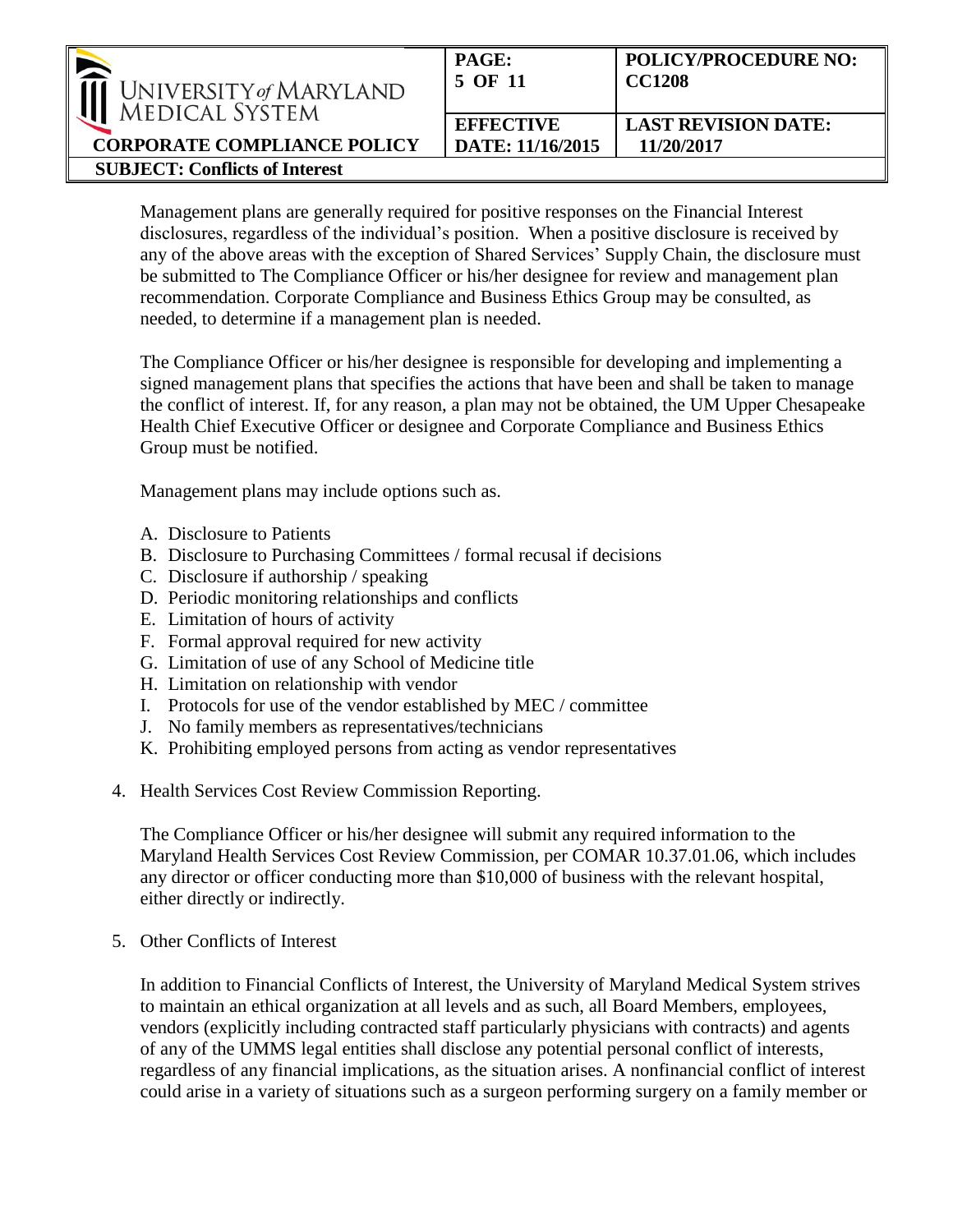

**SUBJECT: Conflicts of Interest** 

**CORPORATE COMPLIANCE POLICY**

an inappropriate relationship between an employee and a patient, etc. Nonfinancial conflicts do not always arise but, as a general policy, preemptive disclosure is encouraged. When identified, nonfinancial conflicts should be managed with the same consideration for the risks to the organization as a financial conflict.

#### **ATTACHMENTS:**

Attachment A: Protocol for Managing Research Related Conflicts of Interest Attachment B: PHS Funded Research

#### **RELATED POLICIES:**

UM UCH Standards of Business Conduct [CC1301] Vendor Relationships [CC1304] Gifts to Patients [CC 1305] Gifts to or from Referral Sources

#### **REFERENCES:**

COMAR 10.37.01.06 Internal Revenue Services Form 990 Instructions for IRS Form 1023, Attachment A, Sample Conflict of Interest Policy 26 U.S.C. §4958 45 C.F.R. Part 94 Responsible Prospective Contractors 42 C.F.R. Subpart F Promoting Objectivity in Research 21 C.F.R.Part 54 Financial Disclosure by Clinical Investigators

#### **DEVELOPER:**

Corporate Compliance & Business Ethics Group will maintain this policy.

### **APPROVED:**

This policy was previously known as the Disclosure of Financial Relationships Policy. Executive Compliance Committee Approved Initial Policy: 06/10/2013 Executive Compliance Committee Approved Revisions: 11/16/2015; 11/20/2017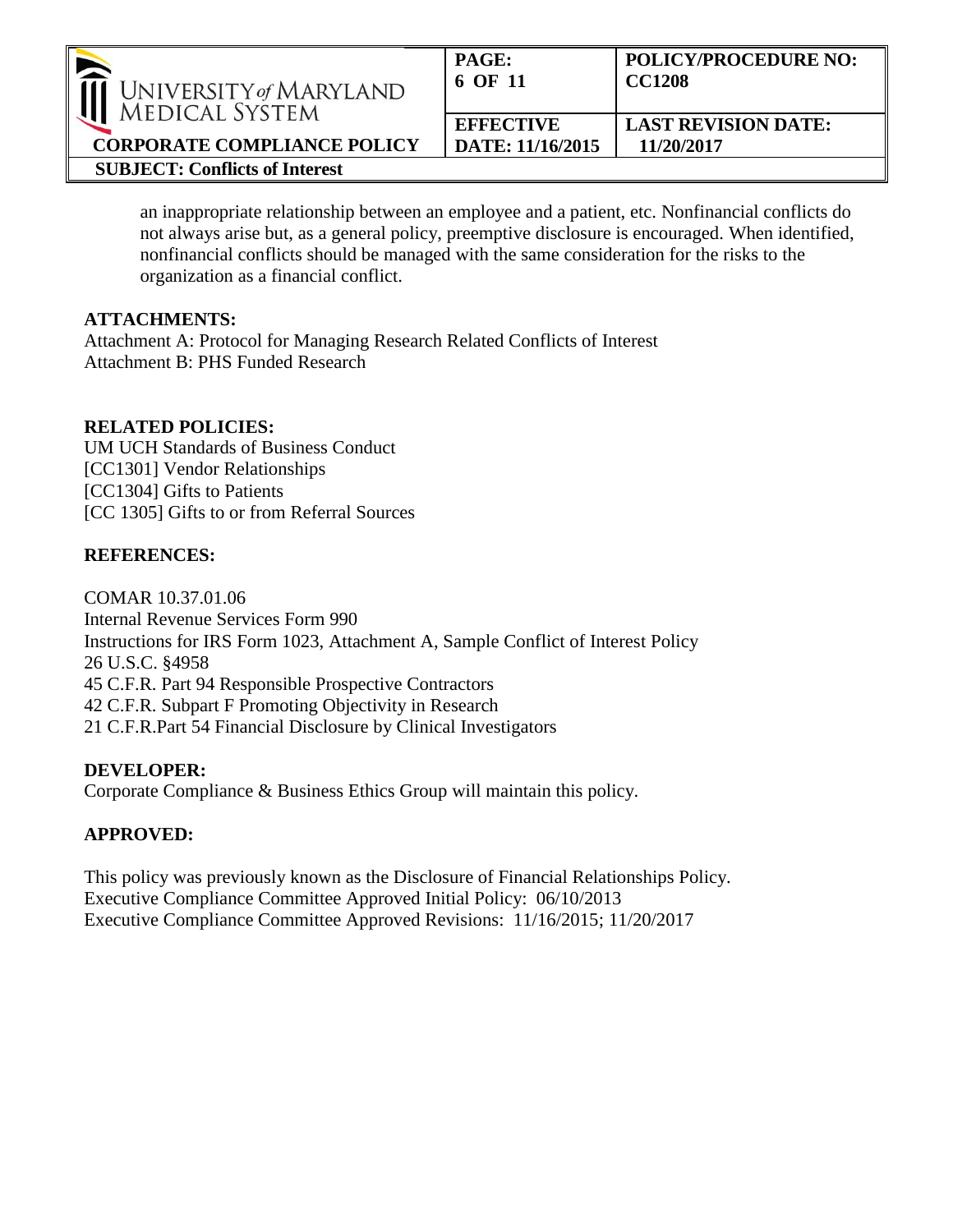| $\overline{\phantom{a}}$<br>UNIVERSITY of MARYLAND<br><b>MEDICAL SYSTEM</b> | <b>PAGE:</b><br>7 OF 11              | <b>POLICY/PROCEDURE NO:</b><br><b>CC1208</b> |
|-----------------------------------------------------------------------------|--------------------------------------|----------------------------------------------|
| <b>CORPORATE COMPLIANCE POLICY</b>                                          | <b>EFFECTIVE</b><br>DATE: 11/16/2015 | <b>LAST REVISION DATE:</b><br>11/20/2017     |

**SUBJECT: Conflicts of Interest** 

# **ATTACHMENT A: Protocol for Managing Research Related Conflicts of Interest**

Before UM UCH or an employed provider of UMMS may spend any funds under a PHS-funded research project, the Conflict of Interest Officer shall determine whether there are any Financial Conflict(s) of Interest.

The Conflicts of Interest Officer at UM UCH is The Compliance Officer or his/her designee.

- A. In consultation with the Research Compliance Committee, on an annual basis, the Conflicts of Interest Officer will ensure that Conflicts of Interest information is requested and received from Principal Investigators and related research staff.
- B. The Conflicts of Interest Officer will review any positive disclosure of Financial Interests responses and consult with the Office of General Counsel and the Corporate Compliance and Business Ethics Group to review the regulatory requirements and determine whether Public Health Services "PHS" reporting and/or other steps are required.
- C. Reporting to PHS:
	- 1. Prior to Expenditures. Before spending any PHS funds, a Financial Conflicts of Interest report must be provided to PHS by the Conflicts of Interest Officer, or designee.
	- 2. Eliminated Financial Conflict of Interest. If a Financial Conflict of Interest is eliminated before the expenditure of PHS funds, a Financial Conflict of Interest report is not required.
	- 3. Supplemental Reporting. If a Financial Conflict of Interest is identified after the initial Financial Conflict of Interest report is completed but while the PHS funded research project is still ongoing, the Conflicts of Interest Officer shall provide a Financial Conflicts of Interest report consistent with the requirements of the rule to the appropriate Public Health Services department and ensure the implementation of the management plan.
	- 4. Minimum PHS Reporting Elements. Minimum elements of the Financial Conflicts of Interest report submitted to PHS are:
		- i. Project number;
		- ii. Principal investigators;
		- iii. Name of the Investigator with the Financial Conflict of Interest;
		- iv. Name of the entity with which the Investigator has the Financial Conflict of Interest;
		- v. Nature of the Financial Conflict of Interest (e.g. equity, consulting fee, travel reimbursement, honorarium);
		- vi. Value of the Financial Interest or a statement that the interest is one whose value cannot be readily determined through reference to public prices or other reasonable measures of fair market value;
		- vii. Description of how the financial interest relates to the PHS-funded research and basis for the determination that the financial interest conflicts with such research; and
		- viii. A description of the key elements of the management plan; including:
			- a. Role and principal duties of the conflicted Investigator in the research project;
			- b. Conditions of the management plan;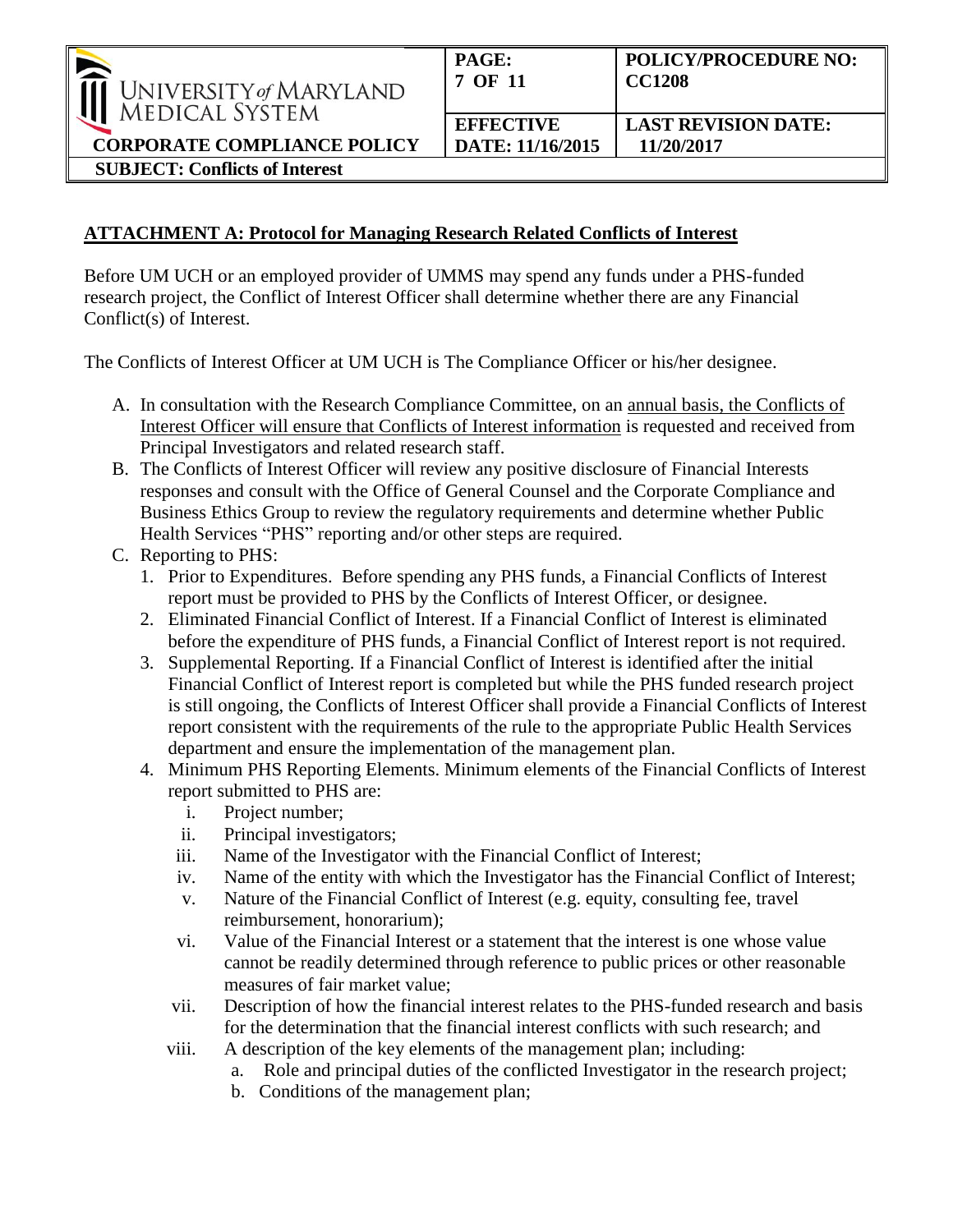| $\sim$<br>UNIVERSITY of MARYLAND<br><b>MEDICAL SYSTEM</b> | <b>PAGE:</b><br>8 OF 11 | <b>POLICY/PROCEDURE NO:</b><br><b>CC1208</b> |
|-----------------------------------------------------------|-------------------------|----------------------------------------------|
|                                                           | <b>EFFECTIVE</b>        | <b>LAST REVISION DATE:</b>                   |
| <b>CORPORATE COMPLIANCE POLICY</b>                        | DATE: 11/16/2015        | 11/20/2017                                   |
| <b>SUBJECT: Conflicts of Interest</b>                     |                         |                                              |

- c. How the management plan is designed to safeguard objectivity in the research project;
- d. Confirmation of the Investigator's agreement to the management plan;
- e. How the management plan will be monitored to ensure Investigator compliance; and
- f. Other information as needed.
- H. Annual Financial Conflicts of Interest. The Conflicts of Interest Officer shall annually report to PHS and to the Research Compliance Committee the status of any previously reported financial conflict of interest with regard to an ongoing PHS-funded research project. The annual report shall specify whether the financial conflict is still being managed or explain why the financial conflict no longer exists.
- I. Immediate training. Require each investigator to complete training on the financial conflicts of interest immediately if:
	- a. There is a revision in the financial conflicts of interest policies that affects the requirements of Investigators
	- b. The Investigator is new to the Affiliate or
	- c. If the Investigator is not compliant with the financial conflict of interest policy or management plan.
- J. Policy Accessibility. Ensure that this policy is available on the internet.
- K. Routine training. Require each Investigator to complete training regarding the financial conflicts of interest prior to engaging in research and at least every four years. Ensure that this policy is enforced.
- L. Confirm Exceptions. If the Affiliate believes that this policy or portions of this policy do not apply, confirm with Office of Research Compliance annually.
- M. Communicate. Inform each Investigator of this policy.
- N. Enforce Compliance. Promote and enforce compliance with the requirements of this policy.
- O. Certify. As needed, certify, as appropriate, in contract proposals that UM UCH complies with requirements.
- P. Cooperate in Investigations. Make information available, promptly upon request, to the Health and Human Services relating to any Investigator disclosure of financial interests and the review of, and response to, such disclosure, whether or not the disclosure resulted in the determination of a financial conflict of interest.
- Q. Responding to New or Not Previously Reviewed Disclosures. For Significant Financial Interests not timely disclosed or previously reviewed during an ongoing PHS-funded research project, within 60 days, the Conflicts of Interest Officer must review the Significant Financial interest; determine whether it is related to PHS-funded research; and determine whether a Financial Conflict of Interest exists. If a Financial Conflict of Interest exists, a management plan or interim management plan must be implemented.
- R. Corrective Actions. If a Financial Conflict of Interest was not identified or managed in a timely manner for any reason (e.g. not identified in a timely manner by Investigator or failure to review/manage the Financial Conflict of Interest), within 120 days of determining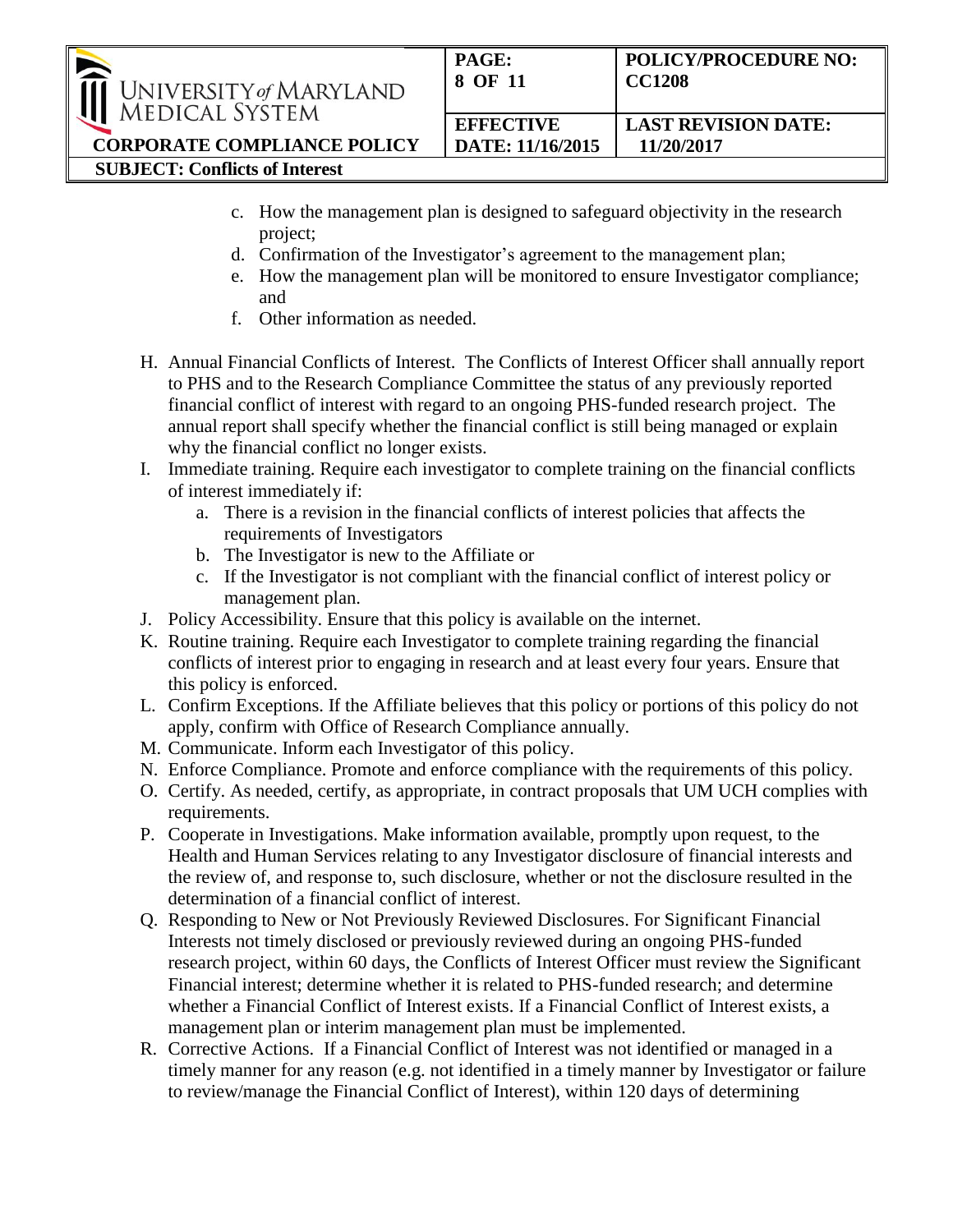

**SUBJECT: Conflicts of Interest** 

**CORPORATE COMPLIANCE POLICY**

noncompliance, a retrospective review of the Investigator's activities and the PHS funded project will be completed to determine whether any PHS funded research conducted in the time of noncompliance was biased in the design, conduct, or reporting of such research. This retrospective review must be documented with the following information:

- a. Project number;
- b. Project title;
- c. Principal Investigator;
- d. Name of the Investigator with the Financial Conflict of Interest;
- e. Name of the Entity with which the Investigator has a Financial Conflict of Interest;
- f. Reason for the retrospective review;
- g. Detailed methodology used for the retrospective review (e.g. methodology of review process, composition of review panel, documents reviewed);
- h. Findings of the Review; and
- i. Conclusions of the Review.

If appropriate, the previously submitted Financial Conflicts of Interest report must be updated with specifications of the actions that will be taken to manage the Financial Conflicts of Interest. If bias was found, the Conflict of Interest Officer must notify and submit a mitigation report to the appropriate PHS department.

- S. Publicly Accessible. If any person requests, in writing, information concerning any disclosed Significant Financial Interest, the Conflicts of Interest Officer must respond within five days with information responding to the request if:
	- a. The Significant Financial Interest was disclosed.
	- b. The Significant Financial Interest is still held.
	- c. The Significant Financial Interest is related to PHS-funded research.
	- d. The Conflicts of Interest Officer has determined that the Significant Financial Interest is a Financial Conflict of Interest.

The response must include, at minimum: Investigator name; Investigator title and role with respect to the research project; the name of the entity in which the Significant Financial Interest is held; the nature of the Significant Financial Interest; the approximate dollar value of the Significant Financial Interest (dollar ranges are permissible) or a statement that the interest is one whose value cannot be readily determined through reference to public prices or other reasonable measures of fair market value; a statement that the information provided is current as of the date of the correspondence and is subject to updates, on at least an annual basis and within 60 days of the identification of a new financial conflict of interest, which should be requested subsequently by the requestor.

T. Record Retention. The Conflicts of Interest Officer must retain records relating to all Investigator disclosures of financial interests and the review of, and response to, such disclosures for at least three years.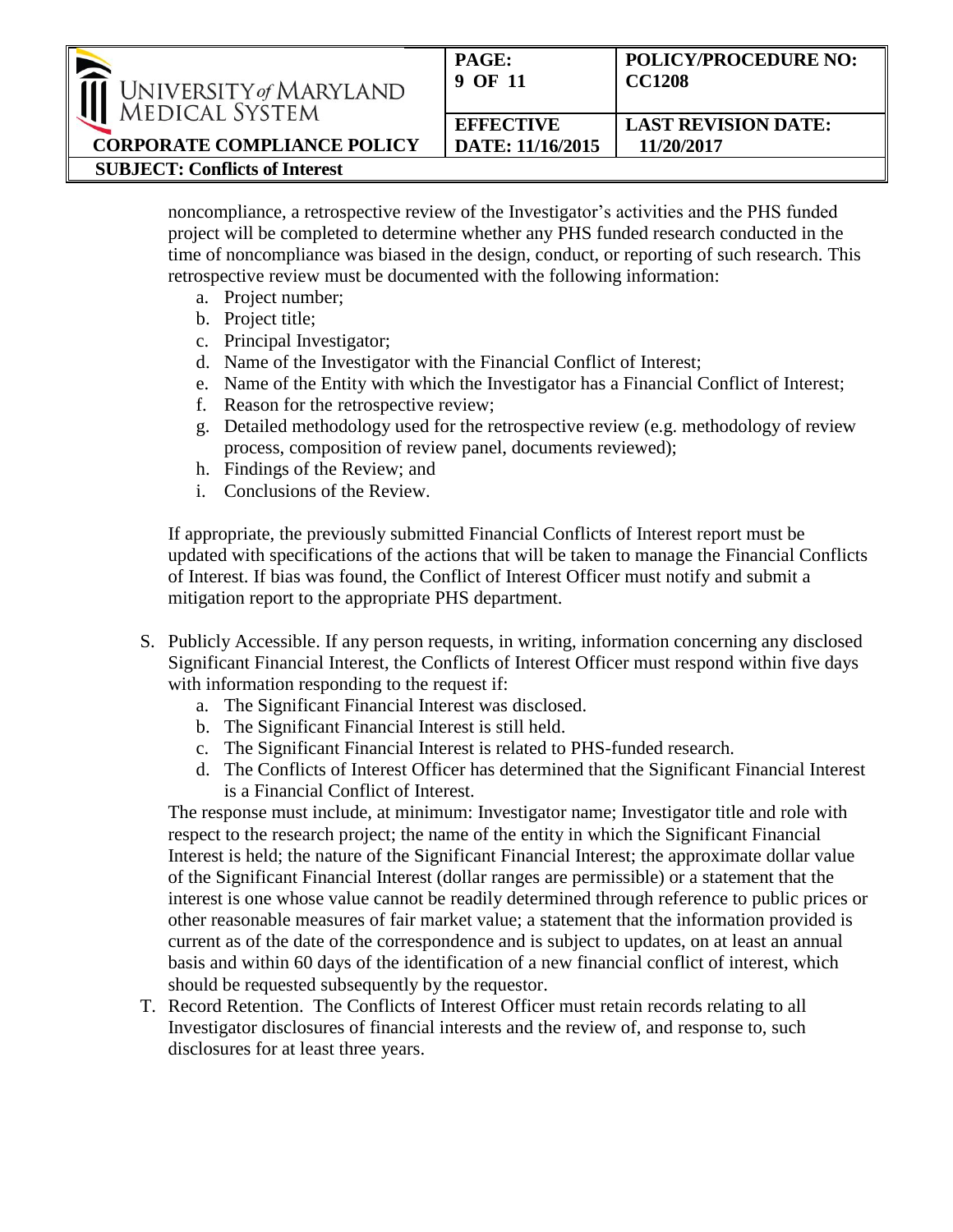

**CORPORATE COMPLIANCE POLICY SUBJECT: Conflicts of Interest** 

## **ATTACHMENT B: PHS Funded Research**

Funding from one of the following federal agencies results in mandated reporting of Financial Conflicts of Interest:

| National Institute of Health          | NIH Office of the Director        | National Institute of                |
|---------------------------------------|-----------------------------------|--------------------------------------|
|                                       |                                   | <b>Environmental Health Sciences</b> |
| Food and Drug Administration          | <b>National Cancer Institute</b>  | National Institute of Diabetes       |
|                                       |                                   | and Digestive and Kidney             |
|                                       |                                   | <b>Diseases</b>                      |
| <b>Substance Abuse and Mental</b>     | National Eye Institute            | National Institute of General        |
| <b>Health Services Administration</b> |                                   | <b>Medical Sciences</b>              |
| Agency for Healthcare Research        | National Heart, Lung and Blood    | National Institute of Mental         |
| & Quality                             | Institute                         | Health                               |
| <b>Agency for Toxic Substances</b>    | <b>National Human Genome</b>      | National Institute on Minority       |
| and Disease Registry                  | <b>Research Institute</b>         | Health and Health Disparities        |
| Centers for Disease Control and       | National Institute on Aging       | National Institute of                |
| Prevention                            |                                   | Neurological Disorders and           |
|                                       |                                   | <b>Stroke</b>                        |
| <b>Health Resources and Services</b>  | National Institute on Alcohol     | National Institute of Nursing        |
| Administration                        | Abuse and Alcoholism              | Research                             |
| <b>Indian Health Service</b>          | National Institute of Allergy and | National Library of Medicine         |
|                                       | <b>Infectious Diseases</b>        |                                      |
| Office of Global Affairs              | National Institute of Arthritis   | <b>NIH Clinical Center</b>           |
|                                       | and Musculoskeletal and Skin      |                                      |
|                                       | <b>Diseases</b>                   |                                      |
| Office of the Assistant Secretary     | National Institute Biomedical     | Center for Information               |
| for Preparedness and Response         | Imaging and Bioengineering        | Technology                           |
| Office of the Assistant Secretary     | <b>Eunice Kennedy Shriver</b>     | <b>Center for Scientific Review</b>  |
| for Health                            | National Institute of Child       |                                      |
|                                       | <b>Health and Human</b>           |                                      |
|                                       | Development                       |                                      |
| Office for Minority Health            | National Institute on Deafness    | <b>Fogarty International Center</b>  |
|                                       | and other Communication           |                                      |
|                                       | <b>Disorders</b>                  |                                      |
| <b>Office for Population Affairs</b>  | National Institute of Dental and  | National Center for Advancing        |
|                                       | <b>Craniofacial Research</b>      | <b>Translational Sciences</b>        |
| Office of Research Integrity          | Office of Foods and Veterinary    | National Center for                  |
|                                       | Medicine                          | Complementary and Integrative        |
|                                       |                                   | Health                               |
| Office of the Surgeon General         | National Institute on Drug        | Office of Medical Products and       |
|                                       | Abuse                             | Tobacco                              |
| Office on Women's Health              | Arthritis Foundation              | Office of Global Regulatory          |